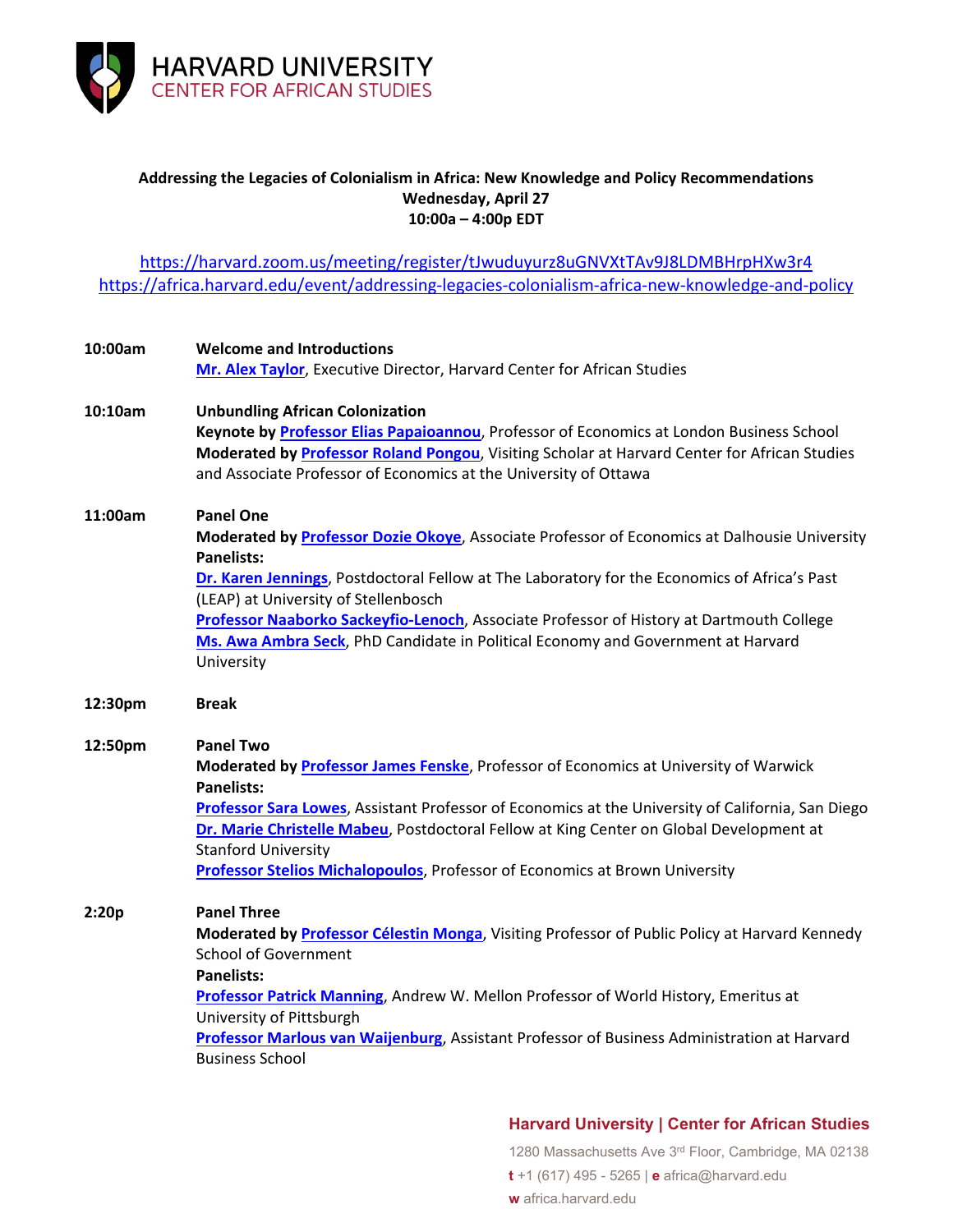

**[Professor Léonard Wantchekon](https://scholar.princeton.edu/lwantche/home)**, Professor of Politics and International Affairs at Princeton University **[Dr. Albert Zeufack](https://www.worldbank.org/en/about/people/a/albert-zeufack)**, Chief Economist, Africa at The World Bank

#### **3:55p Closing Remarks**

**[Professor Roland Pongou](https://africa.harvard.edu/people/roland-pongou)**, Visiting Scholar at Harvard Center for African Studies and Associate Professor of Economics at the University of Ottawa **[Mr. Alex Taylor](https://africa.harvard.edu/people/alex-taylor)**, Executive Director, Harvard Center for African Studies

## **Harvard University | Center for African Studies**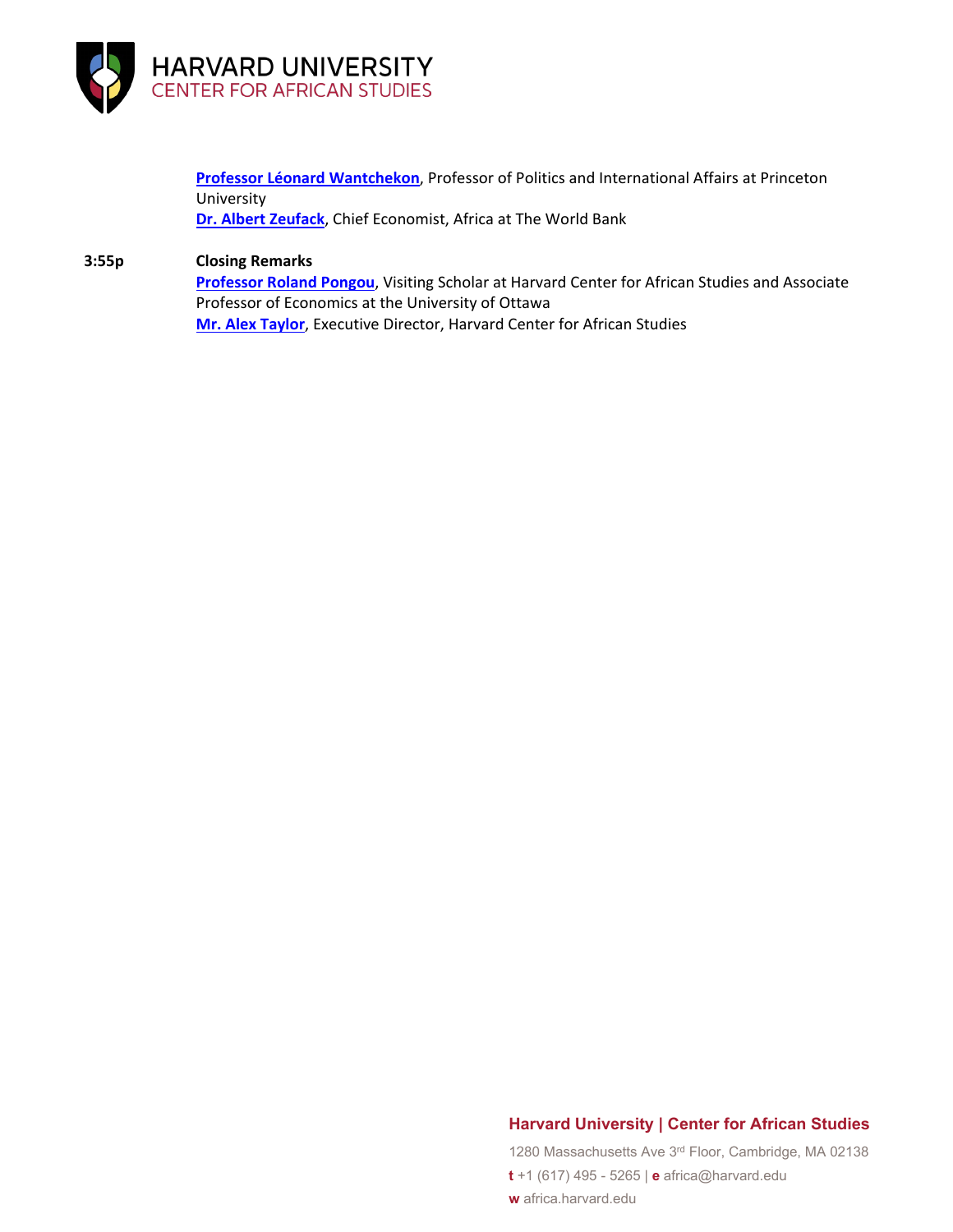

**[Dr. Karen Jennings](https://leapstellenbosch.org.za/#team)**, Postdoctoral Fellow at The Laboratory for the Economics of Africa's Past (LEAP) at University of Stellenbosch

## **Title:** [An Island: the long shadow of colonialism explored through allegory](https://www.hhousebooks.com/books/an-island/)

**Abstract:** *An Island* (2020) is concerned with understanding the impact of the colonial legacy in Africa at the level of the ordinary individual. It takes broad, complex issues – such as the long shadow of colonialism, the fights for national independence, the failure of democracies, the devastating effects of corruption, the rise of military dictatorships, and the tragedy of xenophobia – and explores them through the lens of one man, Samuel, an elderly lighthouse keeper on a small fictional island off the coast of an unnamed African country. It is when a young refugee washes up on the island that Samuel is confronted with various memories from his past. The novel tries to understand what an individual's experience might be of living through such complicated events, and how that experience might impact his ability to connect with others through a desire to protect (even through violence) that which is viewed as his own.

## **[Professor Sara Lowes](https://www.saralowes.com/)**, Assistant Professor of Economics at the University of California, San Diego **Title:** [Legacy of Colonial Medicine in Central Africa](https://www.aeaweb.org/articles?id=10.1257/aer.20180284)

**Abstract:** Between 1921 and 1956, French colonial governments organized medical campaigns to treat and prevent sleeping sickness. Villagers were forcibly examined and injected with medications with severe, sometimes fatal, side effects. We digitized 30 years of archival records to document the locations of campaign visits at a granular geographic level for five central African countries. We find that greater campaign exposure reduces vaccination rates and trust in medicine, as measured by willingness to consent to a blood test. We examine relevance for present-day health initiatives; World Bank projects in the health sector are less successful in areas with greater exposure.

## **[Dr. Marie Christelle Mabeu](https://kingcenter.stanford.edu/people/marie-christelle-mabeu)**, Postdoctoral Fellow at King Center on Global Development at Stanford University **Title:** [Colonial Origins and Fertility: Can the Market Overcome History?](https://kingcenter.stanford.edu/publications/working-paper/colonial-origins-and-fertility-can-market-overcome-history)

**Abstract :** Can market incentives overcome the long-term impact of historical institutions? We address this question by focusing on the role of colonial reproductive policies in shaping fertility behavior in Africa. Exploiting the arbitrary division of ancestral ethnic homelands and the resulting discontinuity in institutions across the British-French colonial borders, we find that women in former British areas are more likely to delay sexual debut and marriage and have fewer children. However, these effects disappear in areas with high market access, where the opportunity cost of childbearing appears to be high irrespective of colonizer identity. This heterogeneous impact of colonial origins is robust across different measures of access to international and domestic markets. Examining causal mechanisms, we collect archival data on colonial reproductive laws and policies to conduct an event-study analysis. We find that the effect of colonial origins on fertility is entirely driven by differences in the timing of colonial population policies and their lasting impact on the use of modern methods of birth control. We find little evidence that the fertility effect of British colonization operates through education or income. While British colonization is linked to higher female education, this occurs mainly in areas with higher market access while the fertility effects do not. Again, while income levels differ, the fertility gap between British and French colonies opened prior to 1980, whereas the income gap only opened after 1990. Our analysis highlights the heterogeneous nature of the colonial origins of comparative fertility behavior, and implies that economic incentives may overcome historical determinism.

## **Harvard University | Center for African Studies**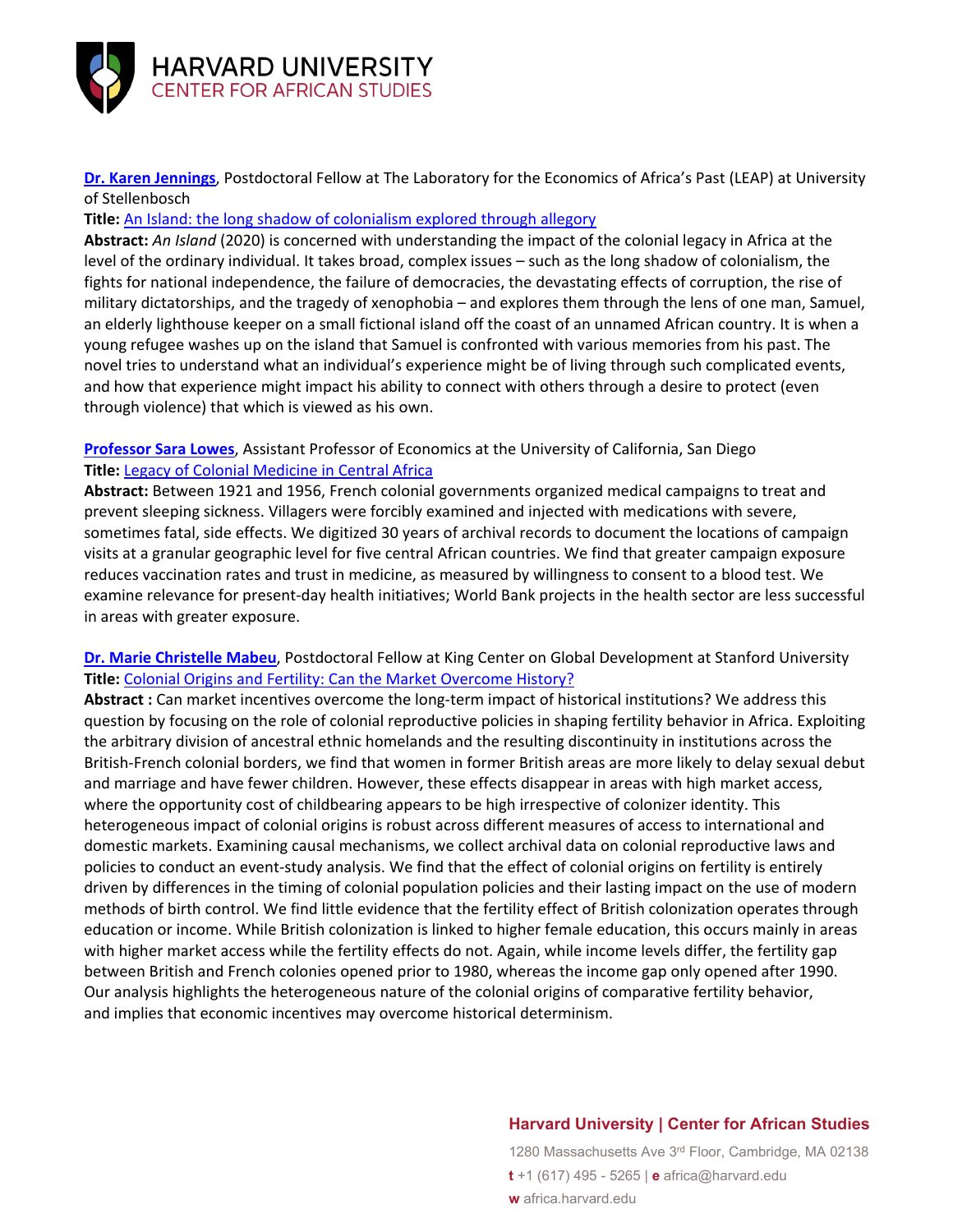

# **[Professor Stelios Michalopoulos](https://www.brown.edu/academics/population-studies/people/person/stelios-michalopoulos)**, Associate Professor of Economics at Brown University

# **Title:** [Religion and Educational Mobility in Africa](https://www.nber.org/papers/w28270)

**Abstract:** We examine the intergenerational transmission of education across religious lines in Africa, home to some of the world's largest Christian and Muslim communities. Using census data from 20 countries we construct measures of absolute upward and downward religion-specific intergenerational mobility (IM) and document the following. First, Christian boys and girls have much higher upward and lower downward mobility than Animists and Muslims; the latter perform well only in a handful of countries where they are small minorities. Second, we trace the roots of these disparities. Although family structures differ across faiths, this variation explains a small fraction of IM inequities. Inter-religious differences in occupational specialization do not play any role in the Christian-Muslim differences. In contrast, regional features explain nearly half of the imbalances in educational mobility. Third, we isolate the causal impact of regions from spatial sorting exploiting information on children whose households moved when they were at different ages. Regional childhood exposure effects are present for both Muslims and Christians. Fourth, we map and characterize the religious IM gaps across thousands of African regions. Among numerous regional geographic, economic, and historical features, the district's Muslim share is the most important correlate. Children adhering to Islam underperform in predominantly Muslim areas. Our findings call for more research on the origins of religious segregation and the role of religion-specific, institutional, and social conventions on education and opportunity.

#### **[Professor Naaborko Sackeyfio-Lenoch](https://faculty-directory.dartmouth.edu/naaborko-sackeyfio-lenoch)**, **Associate Professor of History at Dartmouth College**

**Title:** Reclaiming the Nation's Art and the Transnational Politics of Asante Regalia in Post-colonial Ghana [Forthcoming book project *Cultural Production, the Arts and Intellectual Life in Postcolonial Ghana, 1960-1992*] **Abstract:** This paper examines the diplomatic and transnational efforts/politics of the Asantehene Opoku Ware II and the Kumasi Traditional Council to repatriate Asante Regalia from former British colonial masters in the 1970s. I demonstrate the ways in which the 1974 centenary to mark the Anglo-Ashanti wars of the late nineteenth century opened a complex set of negotiations centered on recovery of particular aspects of the past, and reframing British colonial wars and their effects within a post-independence context by a diverse set of actors in postcolonial Ghana and Britain. Although post-independence Ghana's political and economic circumstances were dire during the 1970s and 1980s, Ghanaians negotiated cultural policies in diverse and impactful ways, as well as the meaning/representation of African cultural artifacts in international spaces through the prism of repatriations efforts. Those efforts offered generative ways for engaging with postcolonial African realities in national and global terms. Policies created by international bodies such as UNESCO in the early 1970s provided new platforms for formerly colonized peoples to negotiate a range of matters in the cultural arena. Chiefly authorities, the British and Ghanaian government and museum officials entered a contested transnational terrain about the significance of African cultural artifacts in the past and present geographic locales. This paper offers new methodological perspectives and alternative sites for capturing Ghana's post-colonial nationhood in its varied forms. It offers a departure from normative understandings of 'failed' postcolonial nationhood and a limited histography that has not yet fully captured the multiple threads of Ghana's engagement with the legacies of colonial rule.

**[Ms. Awa Ambra Seck](https://scholar.harvard.edu/awaambraseck/home)**, PhD Candidate in Political Economy and Government at Harvard University **Title:** En Route: The Colonial Origins of Francophone Africa Emigration Patterns **Abtract:** Did deployment in the colonial army foster emigration at the source of long-run development in the sending communities? We use the arbitrary assignment of troops to different locations to identify the effect of

## **Harvard University | Center for African Studies**